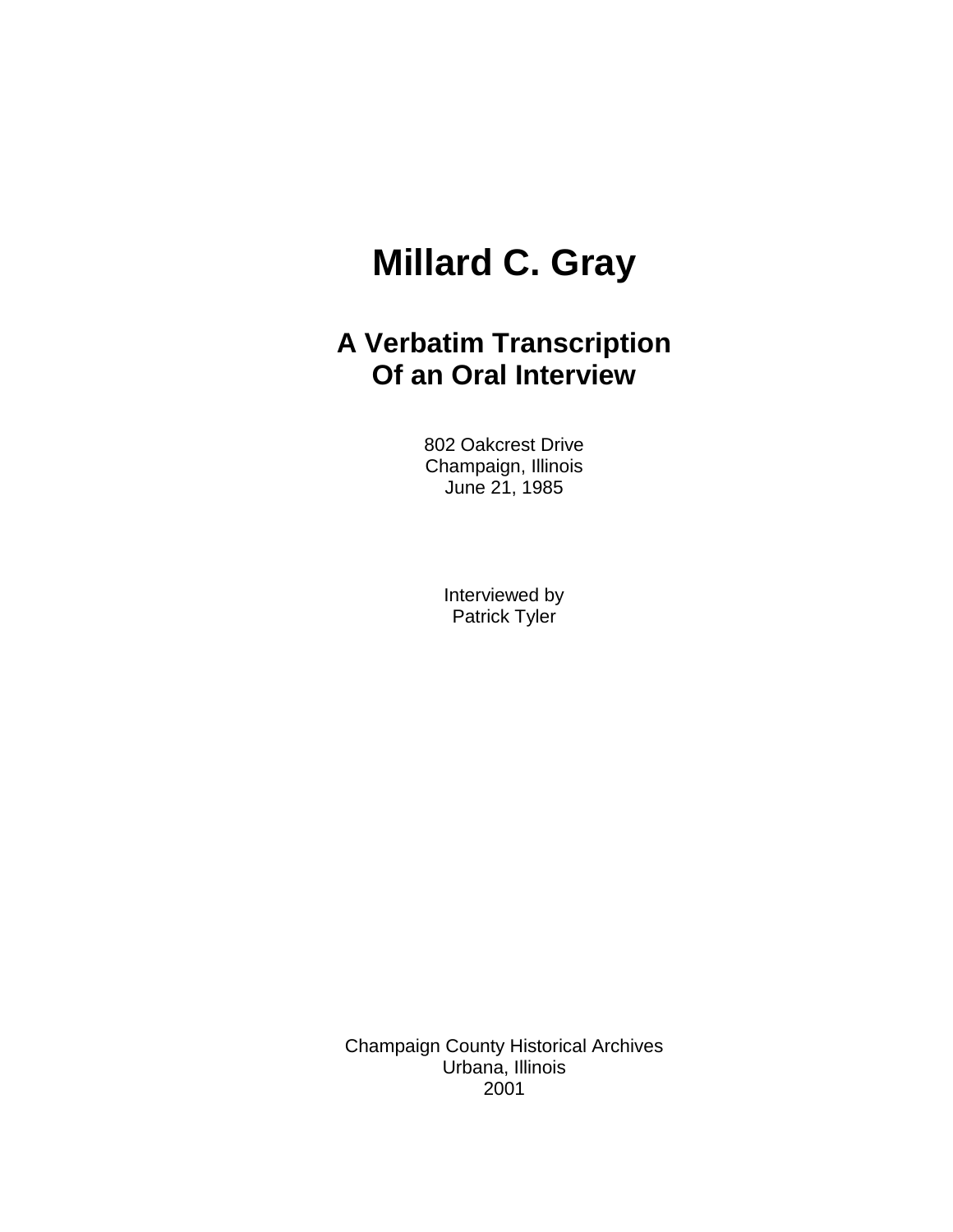## **Millard C. Gray, Oral Interview**

Patrick Tyler: Okay, Mr. Gray, could you give me the date and place of your birth, the year and the month?

Millard Gray: Birth is De Soto, Illinois, Aug. 16, 1910.

Tyler: Could you give me your parents' and your grandparents' names, as far as you can remember them?

Gray: My parents is Ruth Gray, mother, and grandparents was Smiths.

Tyler: Can you remember their first names?

Gray: No.

Tyler: Can you remember the first year that you came to Champaign-Urbana?

Gray: I came to Champaign-Urbana in 1943.

Tyler: Why did you come?

Gray: Looking for work. And I found a job at the University of Illinois. I worked there 35 years. And now I'm retired.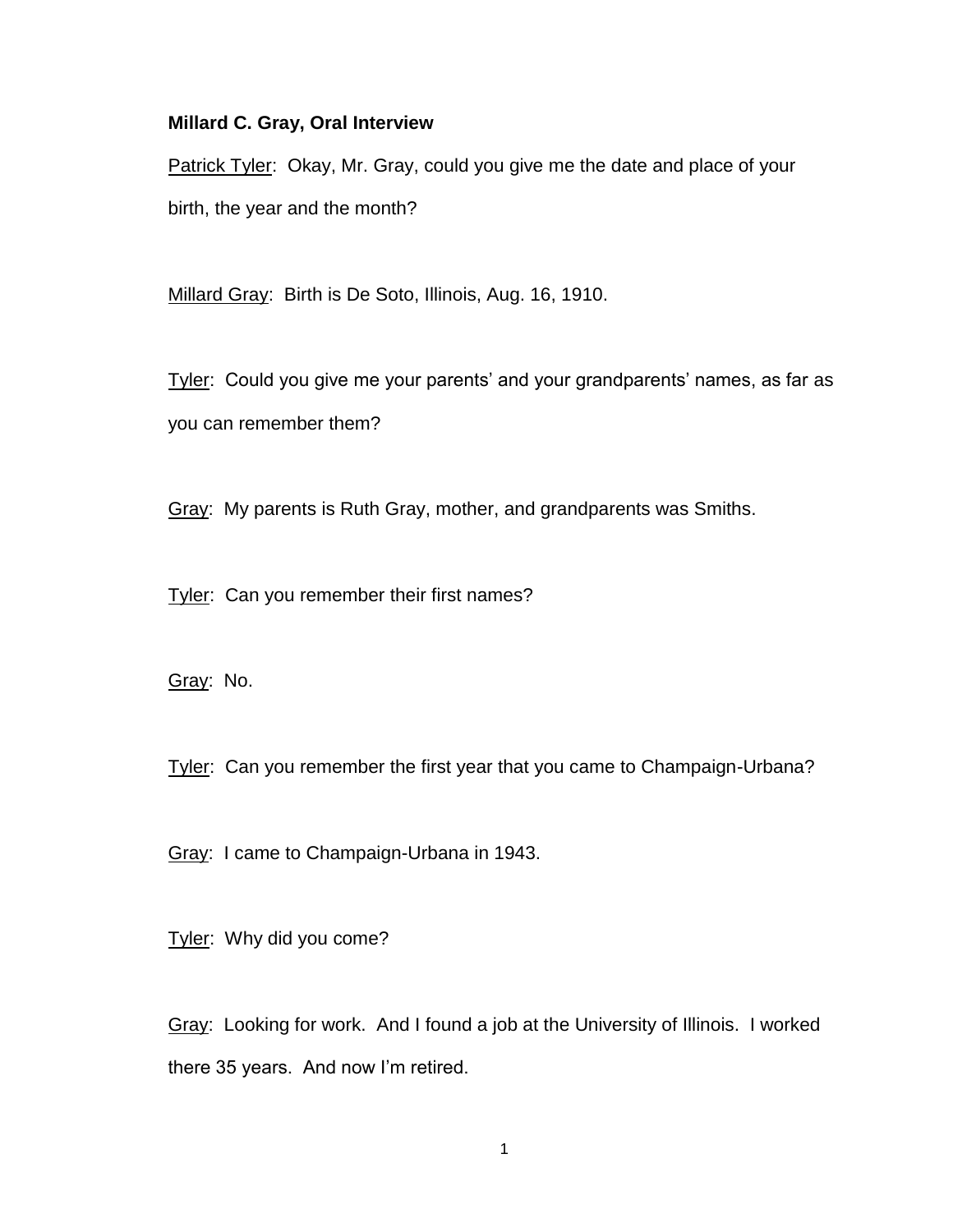Tyler: What did you do at the university?

Gray: I was kitchen laborer.

Tyler: How was life at the university, being a black, a black worker?

Gray: It was \_\_\_\_\_\_\_\_\_\_\_\_\_\_\_\_\_\_\_\_

Tyler: Do you remember some of things that went on back in the '40s, like as far as restaurants and theatres or segregation or what?

Gray: It was segregated then. Restaurants and theaters. They had a certain part of the theater you could sit in.

Tyler: Which theaters? Do you remember?

Gray: Practically all of them here in town.

Tyler: Can you remember your first residence when you came to Champaign?

Gray: First residence was on Fifth Street. Where was that at? Fifth and Columbia was the first residence.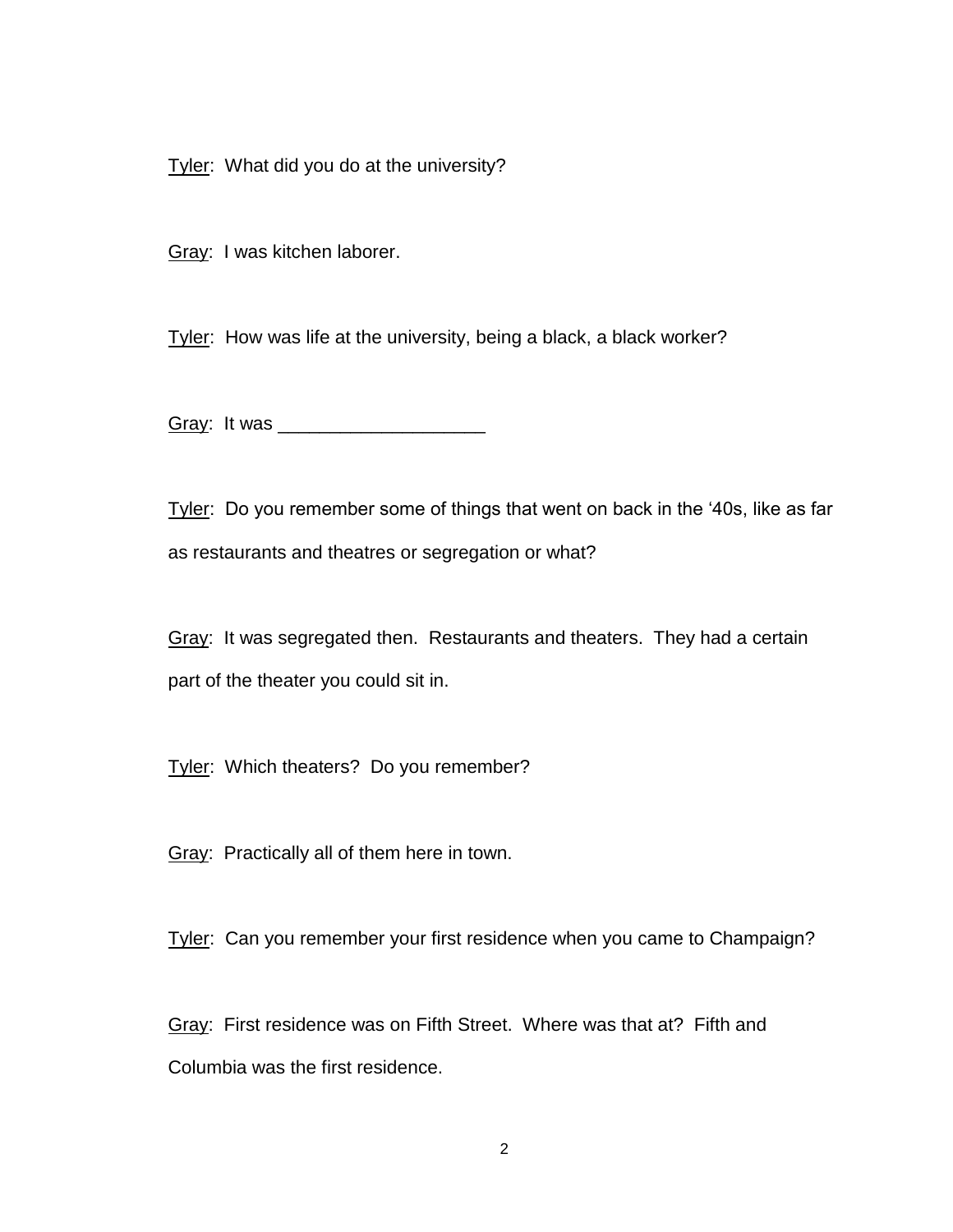Tyler: How long did you stay there?

Gray. Oh, about two years. Then I moved over to Urbana, to Beardsley. And I stayed there about three years. And I moved to Beech Street in Urbana, 1210 W. Beech in Urbana. And I stayed there until I moved out here.

Tyler: Which was?

Gray: Hmm. I have forgot that year. Eight years ago.

Tyler: Eight years ago?

Gray: Yeh.

Tyler: You have any brothers or sisters?

Gray: Hmm. I have two sisters and the one brother that's living. Sister lives in Inkster, Michigan, and I have one that lives in Indianapolis.

Tyler: Can you give me their names?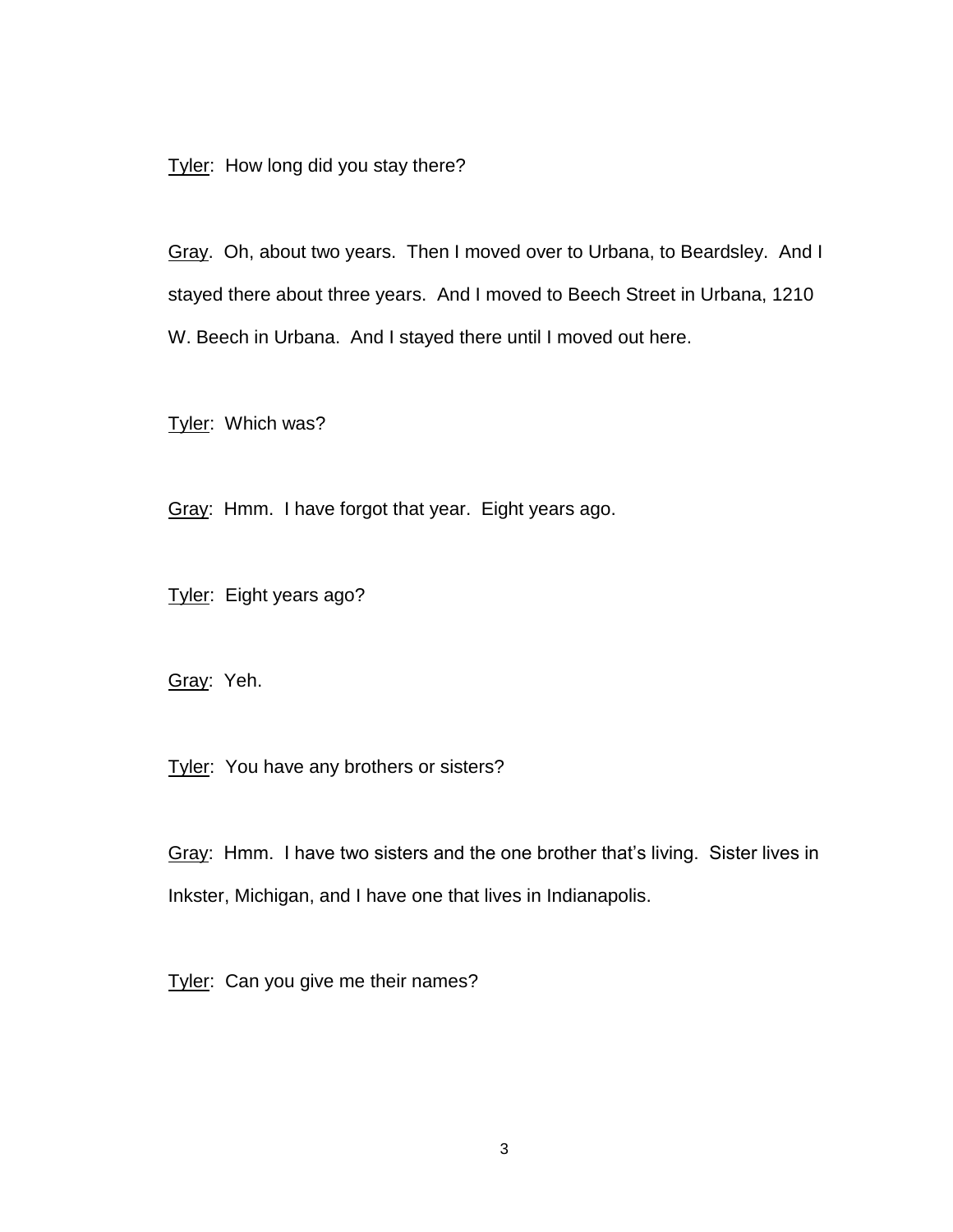Gray: The one in Michigan is named [Erma] Grant. The one in Indianapolis is named [Earnest Merrill] Winters.

Tyler: How about your brother?

Gray: Oh, brother, he's up in Waukegan somewhere. Weldon Gray.

Tyler: Weldon Gray?

Gray: Um hum.

Tyler: Could you tell me a little bit about your educational background?

Gray: Graduated from high school and went two years in college. \_\_\_\_\_ high school. [Elkville] High School. Two years.

Tyler: Where'd you go to college?

Gray: I didn't go to no college. I didn't make college.

Tyler: Could you tell me anything about your experiences \_\_\_\_\_\_ something that was outstanding that happened in your life in Champaign?

Gray: I don't know nothing outstanding.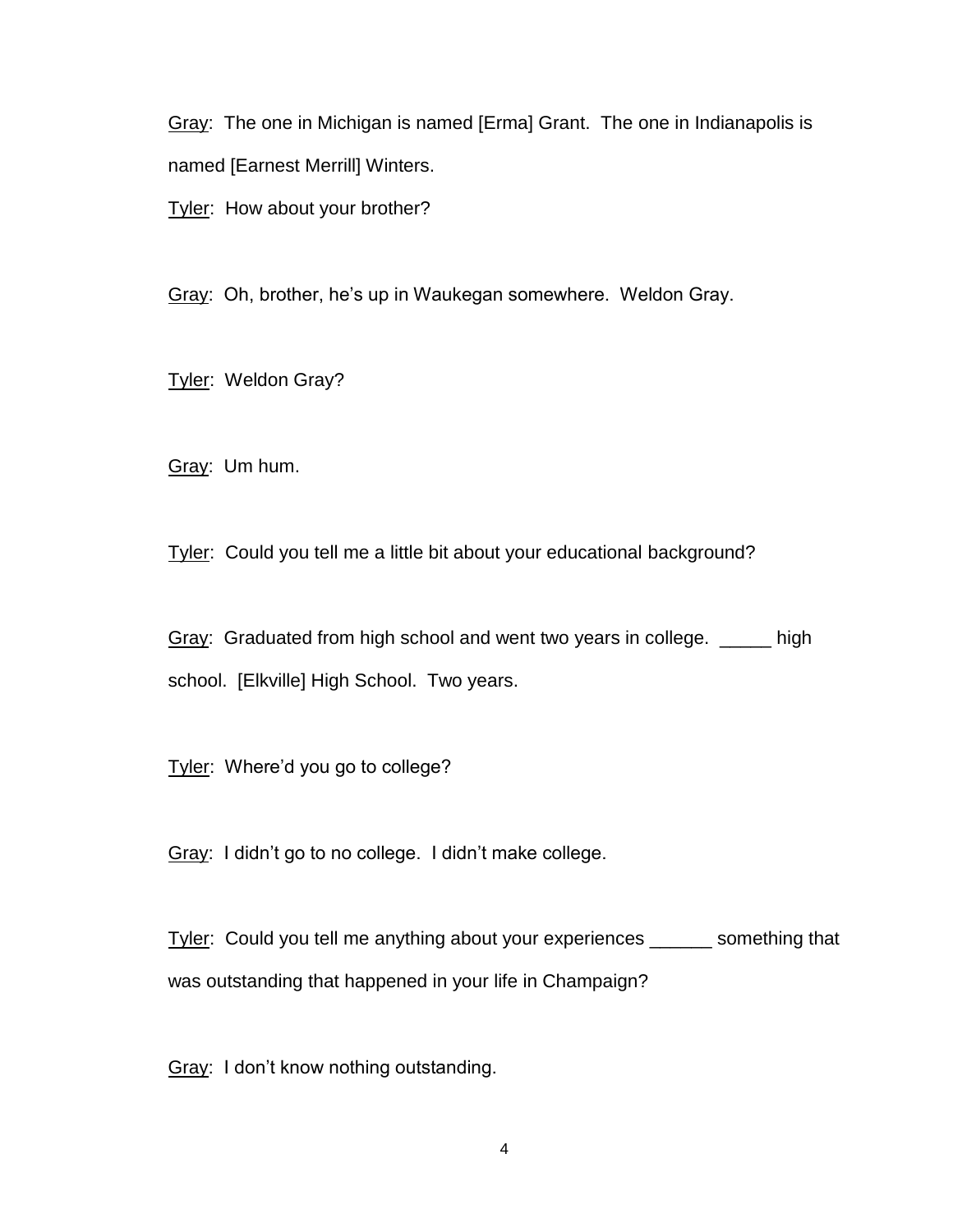Tyler: Anything that happened that may have been different that you remember? Gray: Nope. All I know is work. Work and hike home.

Tyler: How about life during the war? How was it?

Gray: It's very good, for me 'cause I never did go to the war.

Tyler: How was life during the sixties here? What were some of the things that occurred?

Gray: I don't know of anything occurring. I just lived a straight life. Nothing occurring. Only go to church.

Tyler: What church you go to?

Gray: Salem Baptist Church.

Tyler: How long have you been a member there?

Gray: Umm, about ever since I was here.

Tyler: Were you a member there when they had Rev. Moore as pastor?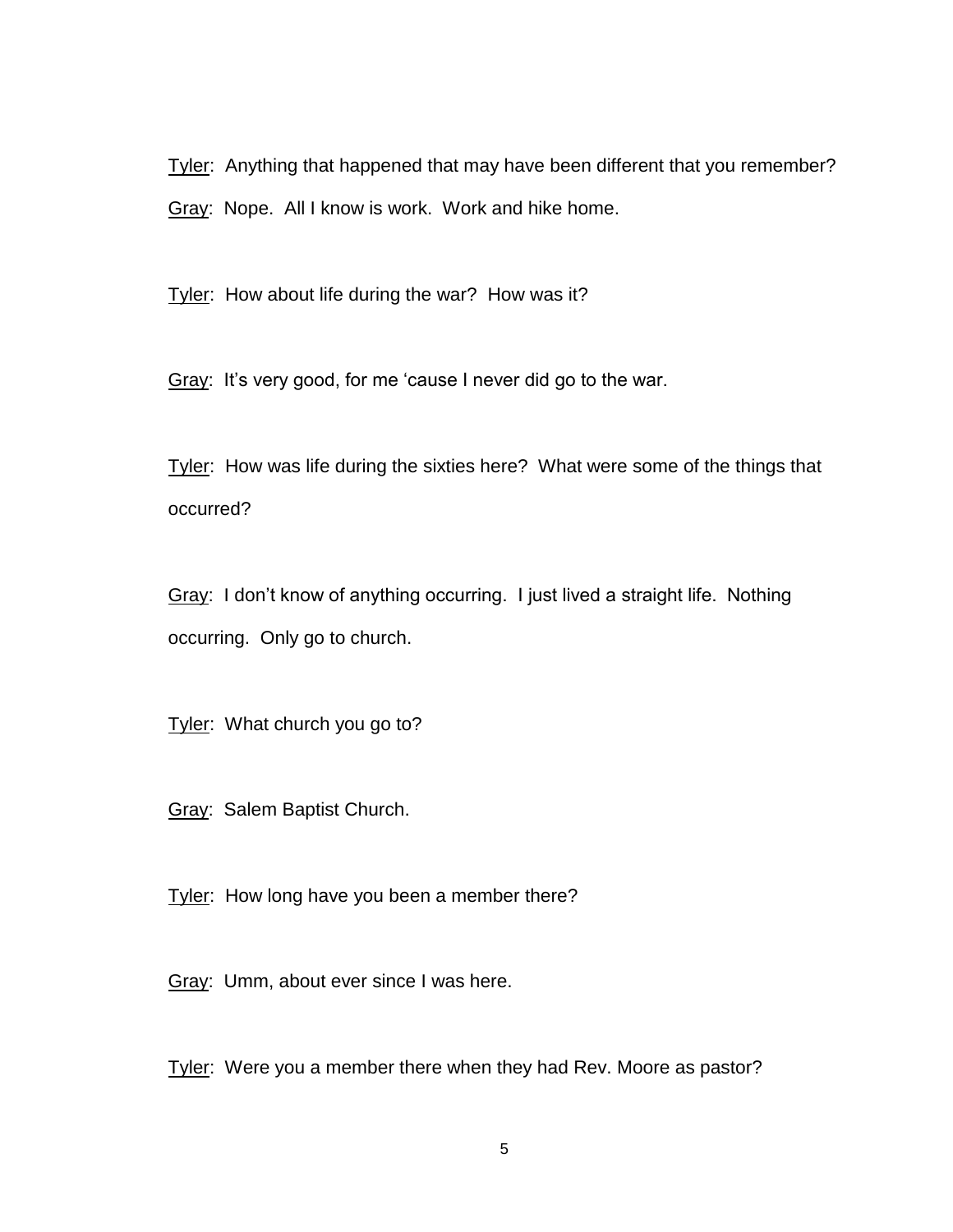Gray: Yeh, I was a member then.

Tyler: Do you remember some of the things that happened while he was pastor?

Gray: Huh Hunh. I never did keep up with too many things happening. I just went to church and did my duty and let the rest go.

Tyler: How was the housing when you came to Champaign?

Gray: Housing was fair, barely. Kind of hard to find a place to live at. They finally started letting 'em move different places and it got better then.

Tyler: So it was hard to move anywhere you wanted because you was black?

Gray: Um hum. Yeh.

Tyler: How has crime changed since from when you first came here and now?

Gray: Crime has changed dreadfully since it was when I came here. Got so you couldn't go out at night nowadays. Afraid to go anywhere at night, by yourself especially.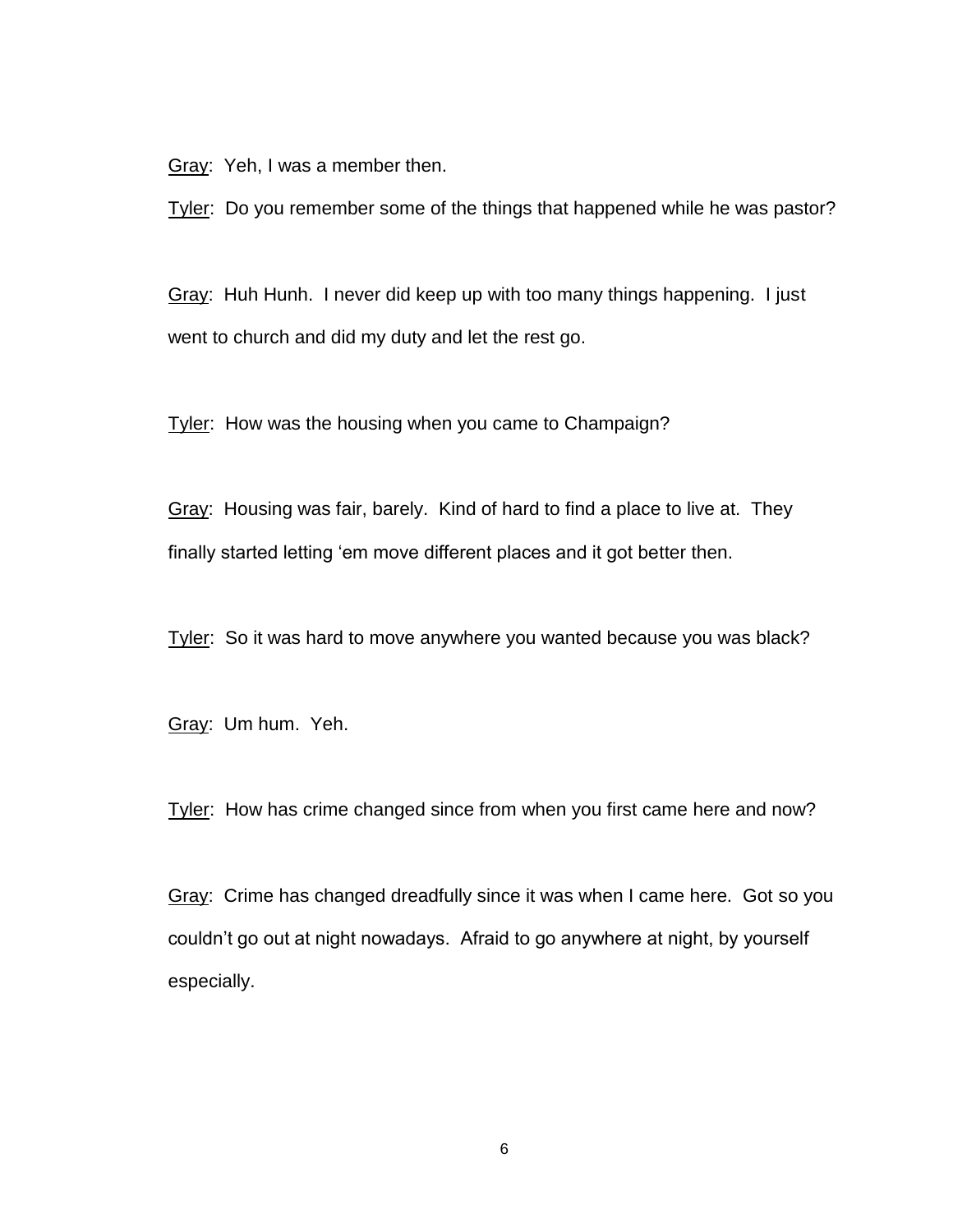Tyler: How about the youth? Are they, how has the youth has changed since the youth in your day and time?

Gray: Well, they have changed a lot since my day or time.

Tyler: Better or worse?

Gray: They are better now, nowadays.

Tyler: Did you tell me your job at the university? Did you tell me exactly where you worked at the U of I?

Gray: Well, when I was working for the university, I worked at just about every building they had kitchen laborer at. The last one that I worked at was Florida Avenue.

Tyler: Were job opportunities back then good or, or were they kind of bad?

Gray: I'd have to say they was fair. You had a hard time finding 'em. 'Course they wasn't taking in very many coloreds during that time.

Tyler: During the sixties when Martin Luther King Jr. died and the civil rights movement itself, how did it effect your life and you personally?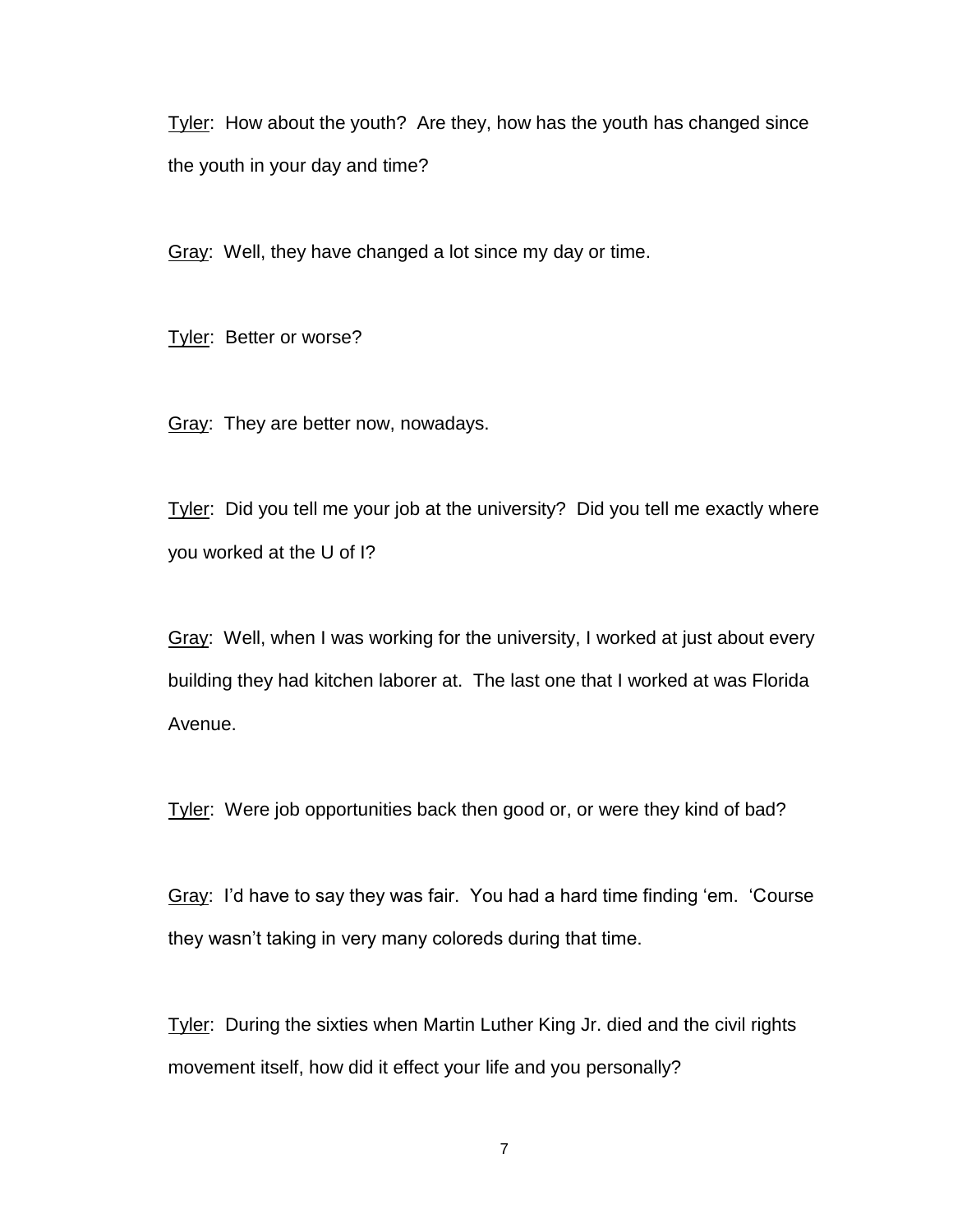Gray: Well, it didn't affect me at all hardly.

Tyler: No effect on you.

Gray: Um, hum.

Tyler: How about the community in general? Did you see a change or?

Gray: I didn't see much change in it.

Tyler: Is there any other organizations or clubs that you are involved in?

Gray: Hmm. There is one organization that I belong to, the Masons. Participate in now. 'Bout the only one I . . .

Tyler: Which Masons? Prince Hall?

Gray: Prince Hall Masons.

Tyler: Have you ever heard of the A.F.? The A.F., something like that, Masons?

Gray: Well, Prince Hall used to be A.F. and A.M. until they changed it.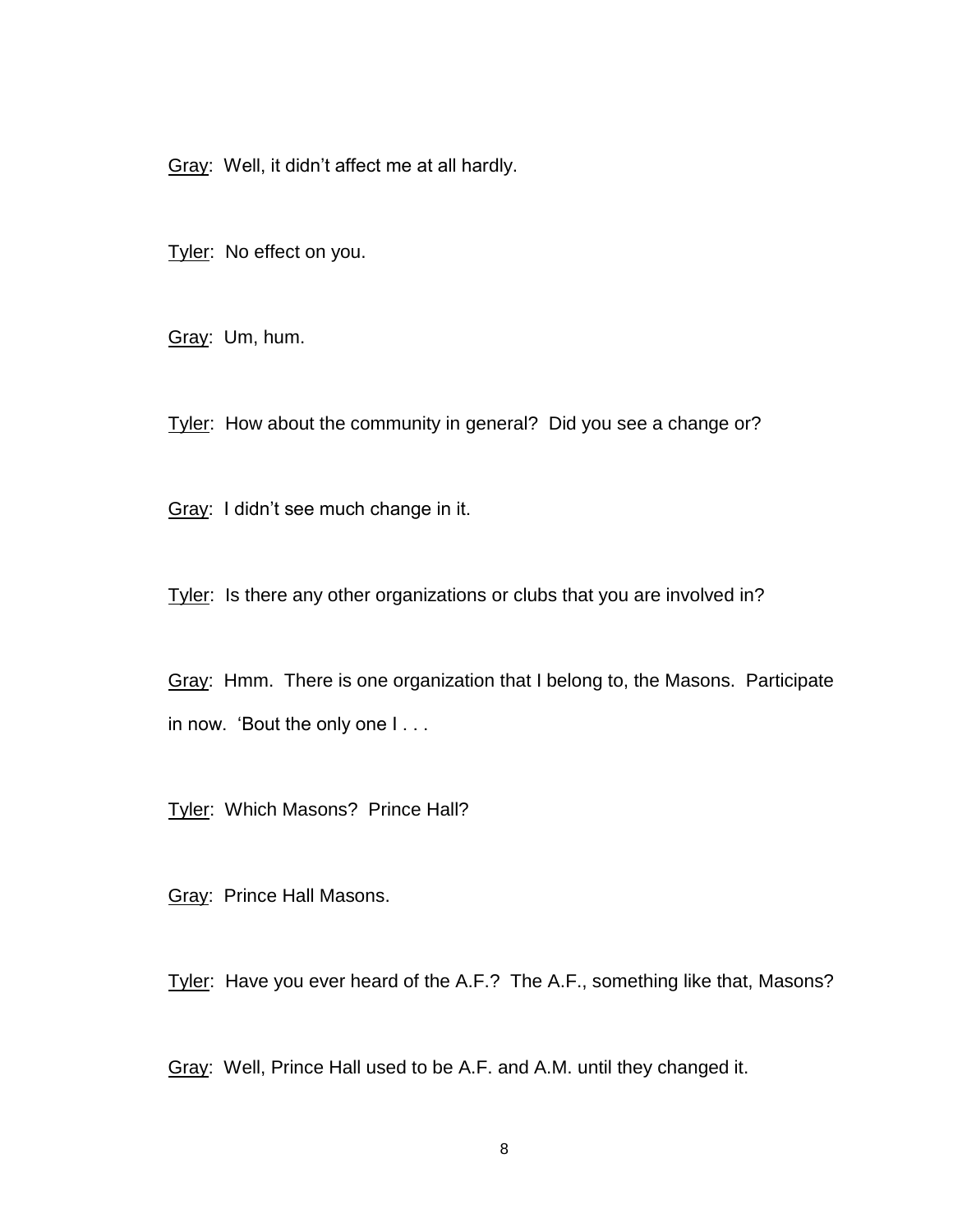Tyler: So, A.F. and A.M. was Prince Hall.

Gray: Um, hum. They changed it in the name. Just left off the A.F. and the A.M.

Tyler: That's kind of interesting. I'd like some information on a young man back in the 1800s. He was a member of the A.F. A.M. Masons.

Gray: Um, hum.

Tyler: So how long have you been in the Masons.

Gray: Hmm. Let's see. How long is that? Forty-one years.

Tyler: Can you tell me some of your duties or responsibilities?

Gray: Well, I covered all the stations. Now I'm treasurer. I've been treasurer ever since '53.

Tyler: What do you think about, have you heard anything about them closing down Fourth Street here lately?

Gray: I heard about they been trying to stop parking on Fourth Street.